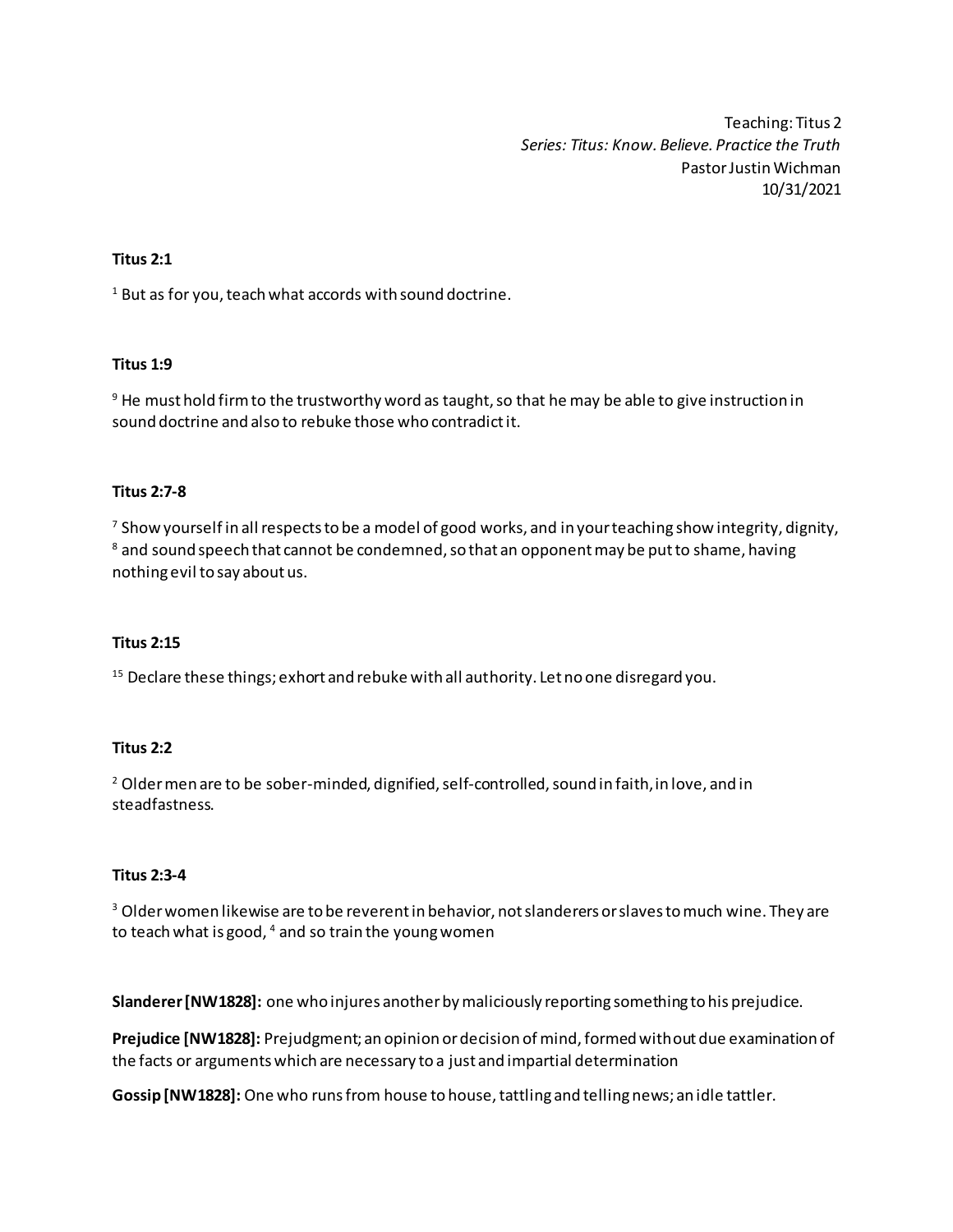#### **Titus 2:4-5**

<sup>4</sup> to love their husbands and children, <sup>5</sup> to be self-controlled, pure, working at home, kind, and submissive to their own husbands, that the word of God may not be reviled.

#### **Titus 2:6**

6 Likewise, urge the younger men to be self-controlled.

#### **Proverbs 25:28**

A man without self-control is like a city broken into and left without walls.

# **Titus 2:9-10**

<sup>9</sup> Bondservants are to be submissive to their own masters in everything; they are to be well-pleasing, not argumentative, <sup>10</sup> not pilfering, but showing all good faith, so that in everything they may adorn the doctrine of God our Savior. –

#### **Titus 2:11-14**

 $11$  For the grace of God has appeared, bringing salvation for all people,  $12$  training us to renounce ungodliness and worldly passions, and to live self-controlled, upright, and godly lives in the present age,

<sup>13</sup> waiting for our blessed hope, the appearing of the glory of our great God and Savior Jesus Christ, <sup>14</sup> who gave himself for us to redeem us from all lawlessness and to purify for himself a people for his own possession who are zealous for good works.

that the word of God may not be reviled.*– Titus 2:5b*

so that an opponent may be put to shame, having nothing evil to say about us. *– Titus 2:8b*

so that in everything they may adorn the doctrine of God our Savior. *– Titus 2:10b*

to purify for himself a people for his own possession who are zealous for good works. *–Titus 2:14b*